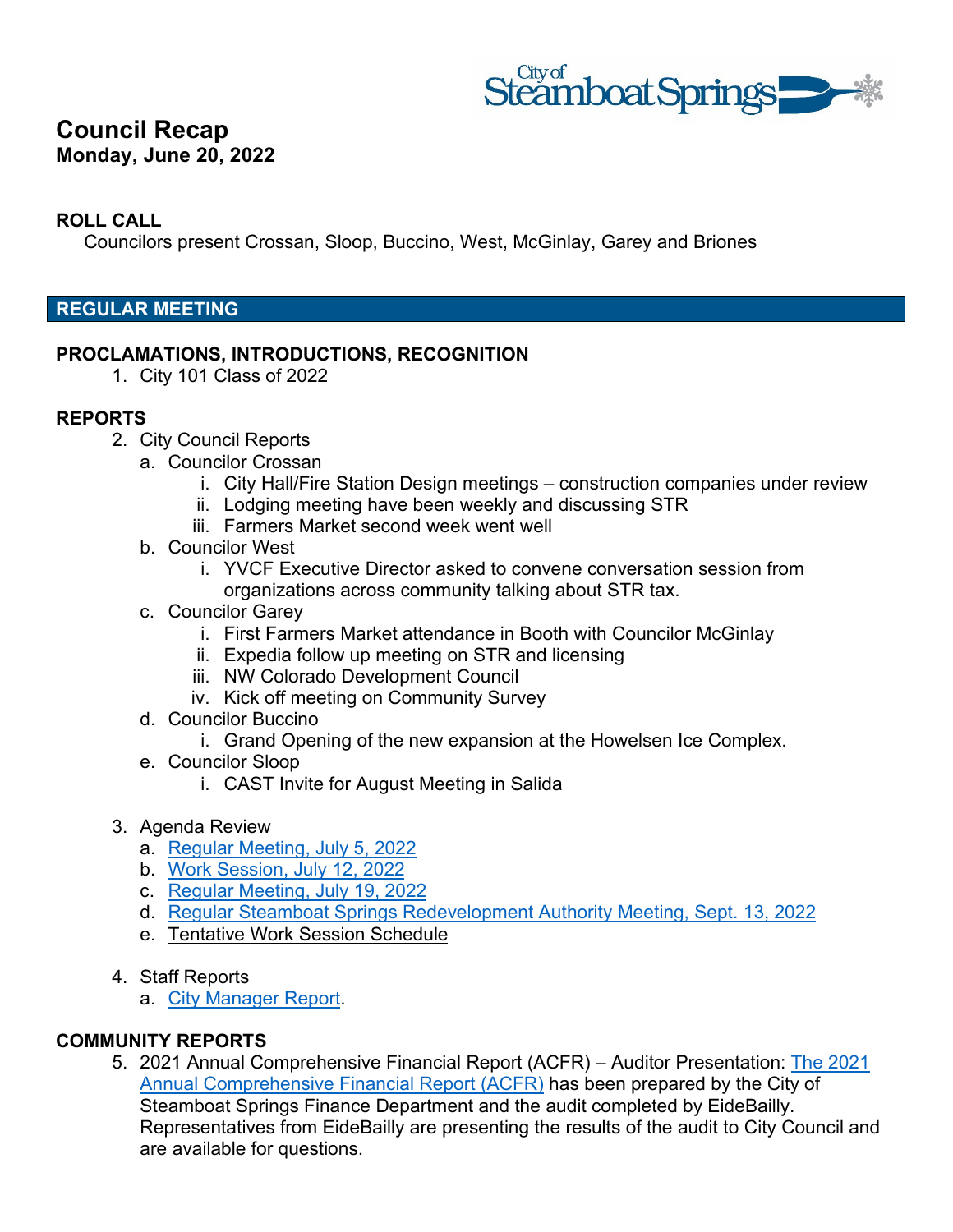6. Capital Project Funding Update: The City of Steamboat Springs is currently in the planning or design phase for four large capital projects that included proposed funding mechanisms of Certificates of Participation (COP), sale proceeds, reserves, grants, and other governmental payments. With updated information on project costs, revenue and market conditions, staff would like to propose adjusting the [funding mechanisms for these projects.](https://docs.steamboatsprings.net/OnBaseAgendaOnline/Documents/ViewDocument/ATTACH_1_2022_PROJECTFUNDING.PDF.pdf?meetingId=1454&documentType=Agenda&itemId=21909&publishId=28577&isSection=false) Council Direction: move forward with investigating \$7 million in COPs.

### **CONSENT CALENDAR: MOTIONS, RESOLUTIONS AND ORDINANCES FIRST READINGS**

- 7. RESOLUTION: A resolution of the City Council of the City of Steamboat Springs approving an application for a Development Plan and Major Variance, PL20220086, Village Drive Townhomes (1805 Walton Creek Road). \*\*[Q-J]\*\* Approved: Sloop/Buccino (7/0)
- 8. RESOLUTION: A resolution approving an application for a Development Plan and Major Variance, PL20220068, Mythology Distillery Campus, Lot 1 & 2, Airport Meadows, Filing 1, (2875 Elk River Road). \*\*[Q-J]\*\*

Approved: Briones/West (6/0) with Sloop stepping down.

9. RESOLUTION: A resolution approving a Development Plan and Conditional Use PL20220041, More Ranch Community Housing, Lots 63A, 63B, Barn Village Subdivision. \*\*[Q-J]\*\*

Approved: Buccino/Briones (6/0) with Sloop stepping down.

- 10. FIRST READING: An ordinance vacating a portion of a bike, pedestrian, landscape, drainage, snow storage, snow removal, and utility easement located on Worldwest Subdivision Lot 1 and 2, PL20220167. Approved: Sloop/Buccino (7/0)
- 11. RESOLUTION: A resolution approving the Regional Partner Agreement among the City of Craig, Moffat County, City of Steamboat Springs, Routt County, Town of Hayden, and the Town of Yampa.

Approved: Sloop/Buccino (7/0)

12. RESOLUTION: A resolution approving the Bill Credit Agreement by and among Yampa Valley Electric Association, Inc. and the City of Craig, Colorado; Moffat County, Colorado; the City of Steamboat Springs, Colorado; the Town of Hayden, Colorado; the Town of Yampa, Colorado; Routt County, Colorado, (each a "Purchaser" and together, the "Regional Partners.")

Approved: Sloop/Buccino (7/0)

13. FIRST READING: An ordinance approving a contract to sell real property owned by the City of Steamboat Springs described as Parts of Lots 10-12, Block 30, Original Town of Steamboat Springs (Downtown Fire Station Parking Lot).

Approved: Sloop/McGinlay (6/0) with Garey stepping down